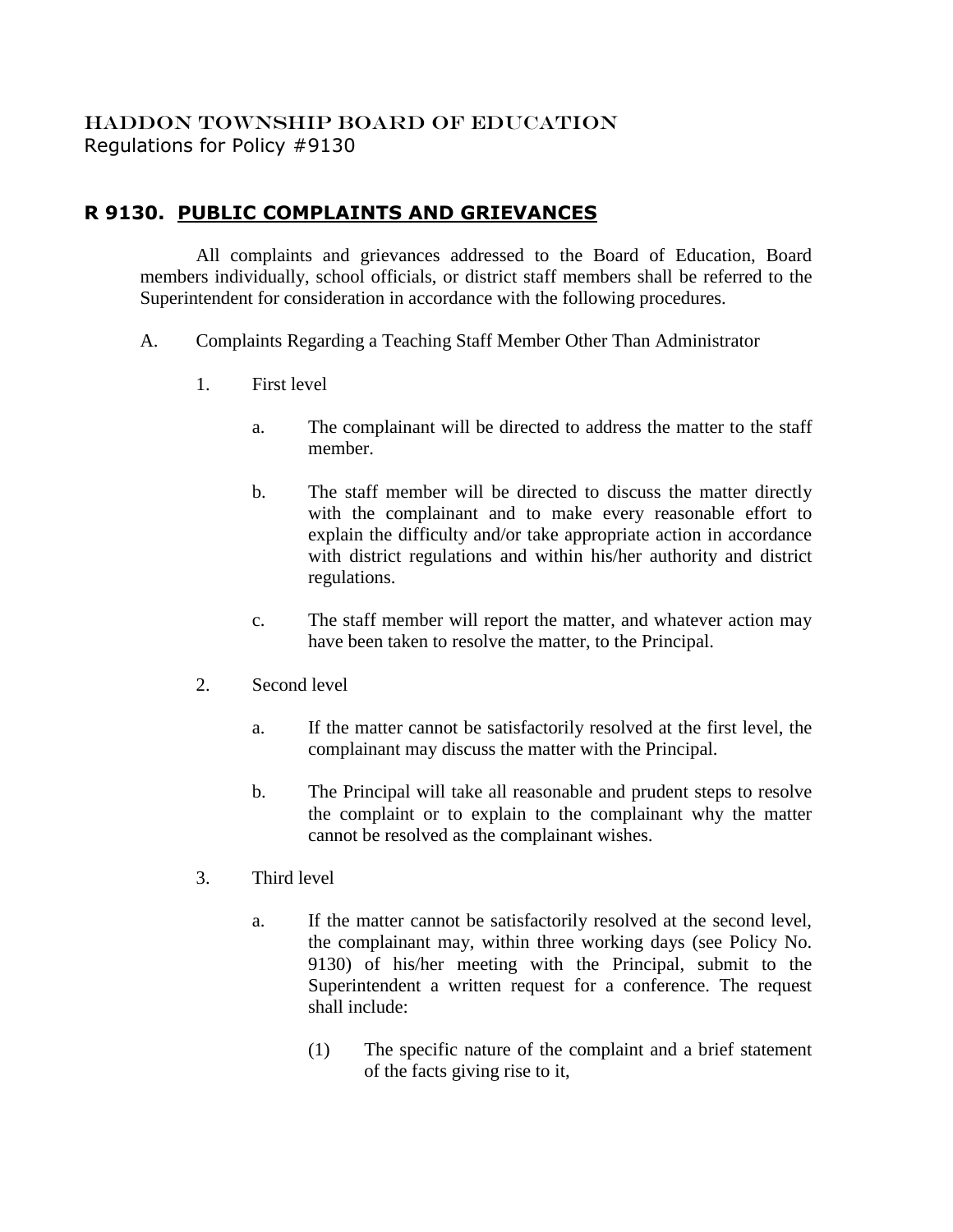- (2) The respect in which it is alleged that the complainant or the complainant's child has been unfairly treated or adversely affected, and
- (3) The remedy sought by the complainant.
- b. A copy of the request for conference will be sent to the Board of Education.
- c. Within seven working days (see Policy No. 9130) of the receipt of the request, the Superintendent shall conduct a conference, at a time convenient to the complainant, and attempt to resolve the matter informally. The time for conference will be extended if the complainant is unable to schedule a convenient meeting.
- d. The Superintendent shall record in writing his/her disposition of the complaint and shall, within ten working days (see Policy No. 9130) of the conference, provide a copy of the written disposition to the complainant and to the Board.
- 4. Fourth level
	- a. A complaint that is not resolved by conference with the Superintendent or that seeks a remedy beyond the Superintendent's jurisdiction may be appealed to the Board of Education.
	- b. The complainant may, within three working days (see Policy No. 9130) of his/her receipt of the Superintendent's written disposition, submit a written request for a hearing before the Board. The request will include a copy of the Superintendent's disposition at Level 3.
	- c. The Board shall, within forty-five calendar days (see Policy No. 9130) of the receipt of the request, conduct an informal hearing before a committee of Board members, in which the complainant will present his/her complaint. The Board may, on the petition of the complainant, permit the examination of witnesses. The Board may permit the teaching staff member complained of to testify in his/her own behalf.
	- d. The Board shall, within ten calendar days (see Policy No. 9130) of the hearing, advise the complainant in writing of the Board's disposition of the complaint.
	- e. The complainant will be advised that the Board's decision may be appealed to the Commissioner of Education.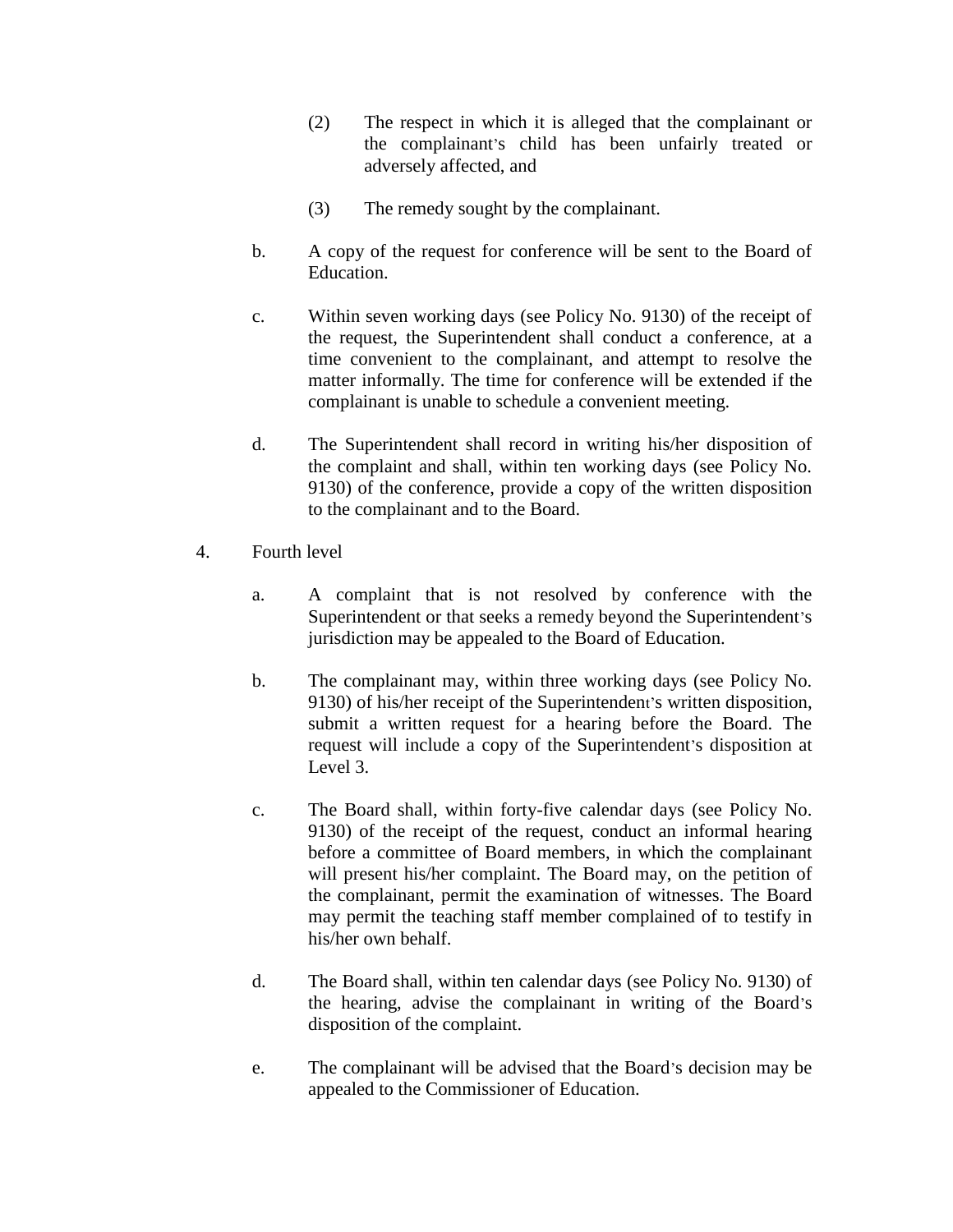- 5. Reasonable efforts will be made to expedite a complaint that arises at the end of the school year so that the matter can be resolved before the interruption of summer vacations.
- B. Complaints About an Administrative Staff Member
	- 1. The procedure set forth in A will be followed and the complainant will be directed to discuss the matter first with the administrator.
	- 2. A complaint about a Principal or a central office administrator will omit the second level of the complaint procedure. Appeal of the first level discussion will be made directly to the Superintendent in accordance with A3.
- C. Complaints About a Support Staff Member
	- 1. The procedure set forth in A will be followed and the complainant will be directed to discuss the matter first with the support staff member.
	- 2. Appeal at the second level of the complaint procedure will be to the support staff member's supervisor.
	- 3. A complaint about a support staff supervisor will omit the second level of the complaint procedure. Appeal of the first level discussion will be made directly to the Superintendent in accordance with A3.
- D. Complaints About a Program, Practice, or Operation
	- 1. A complaint directed to a matter of district or school policy, procedure, program, or operation, including entitlement programs established by state or federal law, should be addressed, initially, to the administrator or department head most directly concerned with the matter, in accordance with A1.
	- 2. A complaint that cannot be satisfactorily resolved at the first level may be appealed to the Superintendent and, thereafter, the Board in accordance with the procedures set forth in A3 and A4.
- E. Complaints About Instructional and Resource Materials
	- 1. Complaints about textbooks, library books, reference works, and other instructional materials used in the district will be made in writing and submitted to the Superintendent.
	- 2. The complainant will complete and sign a complaint form available in the Principal's office. The form will include:
		- a. The title, author, and publisher of the work complained of,